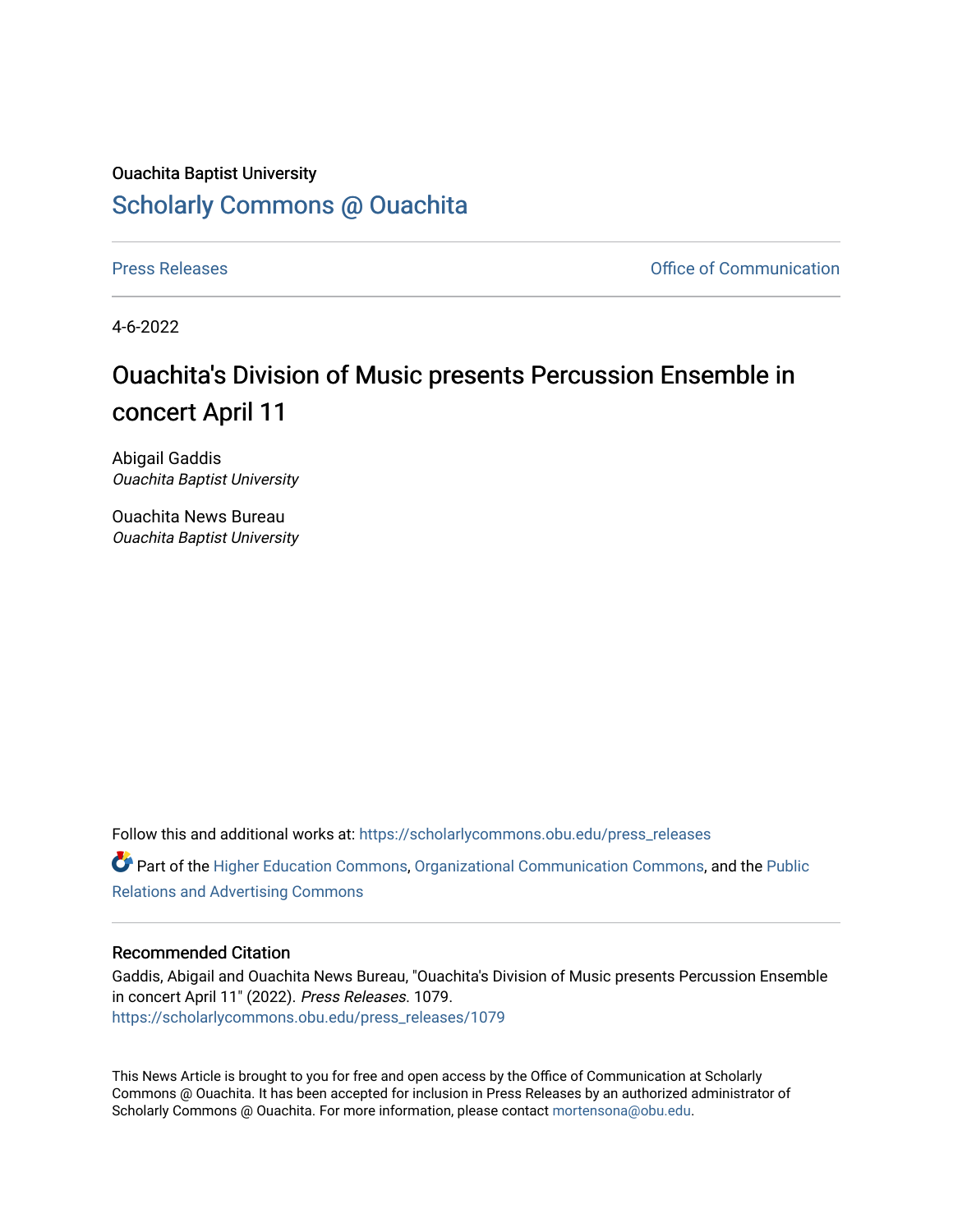## UNI



For immediate release **Ouachita's Division of Music presents Percussion Ensemble in concert April 11** *By Abigail Gaddis* April 6, 2022 For more information, contact OBU's news bureau at [newsbureau@obu.edu](mailto:newsbureau@obu.edu) or (870) 245-5208

ARKADELPHIA, Ark.—Ouachita Baptist University's Division of Music presents the Percussion Ensemble in concert Monday, April 11, at 7:30 p.m. in McBeth Recital Hall. The Percussion Ensemble will be joined by a variety of musicians featuring Ouachita students, faculty and alumni during the concert, which is free and open to the public.

"Each piece on the program is so unique," said conductor Dr. Ryan Lewis, associate professor of music at Ouachita. "I am thrilled that the students are having the opportunity to collaborate with musicians in so many areas."

The concert will feature the world premiere of "Whereon They Stand," a piece written by educator, composer and percussionist Andrew Cote. "Whereon They Stand" was commissioned in 2020 by a consortium of musicians led by Ouachita alum Sierra Westberg Breeding; it will be performed by Breeding and Dr. Caroline Taylor, professor of music at Ouachita, on saxophone, with Lewis and Ouachita alum Aaron Breeding on percussion.

Other performances on the program include "Gaudete" by Michael Engelhardt, featuring the Concert Choir; "Sweet Dreams, Elizabeth Lee" by Gabriel Musella, featuring Ouachita accompanist Kristen